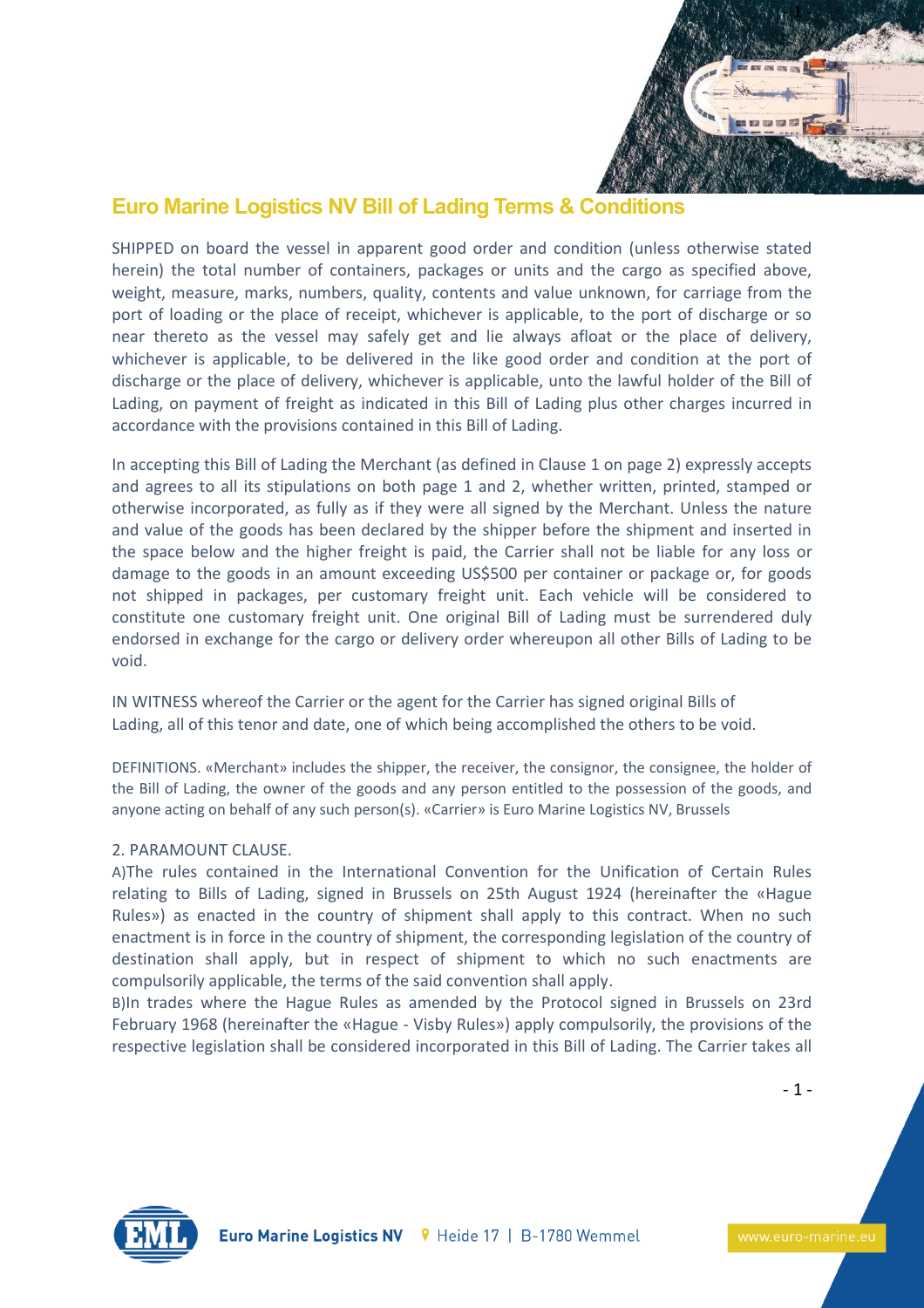

reservations possible under such applicable legislation, relating to the period before loading and after discharging and while the goods are in charge of another carrier, and to deck cargo.

### 3. JURISDICTION AND GOVERNING LAW

Any claim or dispute arising under or in connection with this Bill of Lading (whether in contract, tort or otherwise) shall be referred to and decided upon by the English Courts and shall be governed by English law, except as provided elsewhere in this Bill of Lading.

## 4. SCOPE OF BILL OF LADING

This Bill of Lading evidences the contract of carriage from the time the Carrier accepts complete custody and control of the goods at the place of receipt or the port of loading described on the face of this Bill of Lading and until the Carrier delivers custody or control of the goods at the port of discharge or the place of delivery described on the face of this Bill of Lading. The terms and conditions of this Bill of Lading shall apply to every part of the operations and services undertaken by the Carrier in respect of the goods covered by this Bill of Lading and on all modes of transportation and storage. Without prejudice to the generality of the foregoing the terms and conditions of this Bill of Lading shall apply before the goods are loaded onboard any means of transportation, while the goods are onboard any means of transportation and after the goods has been discharged from any means of transportation.

## 5. PERIOD OF RESPONSIBILTY

The Carrier shall not be liable for any loss or damage to or delay of the goods before the time the Carrier accepts complete custody and control of the goods at the place of receipt or the port of loading described on the face of this Bill of Lading or after the Carrier delivers custody or control of the goods at the port of discharge or the place of delivery described on the face of this Bill of Lading.

# 6.INDIRECT DAMAGE, DELAY AND MISDELIVERY, TIME BAR

A)The Carrier shall in no circumstances be responsible for indirect or consequential loss or damage caused through misdelivery, delay or physical loss of or damage to the goods. The Carrier does not agree to deliver the goods at any certain time. Schedules or other predictions of estimated time of arrival do not constitute an agreement to deliver the goods at a particular time.

B) The Carrier is discharged from any liability whatsoever in respect of the goods unless suit is brought against the Carrier within one year from the date the goods were delivered or should have been delivered. The Merchant warrants that it will preserve the time limit within which any action may be commenced by the Merchant or the Carrier against any party who may be responsible for loss of, damage to or delay of the goods. The Merchant agrees to hold harmless, indemnify and otherwise protect the Carrier against such loss or damage the Carrier may suffer due to the Merchant's failure to preserve such time limit.

7.THE SCOPE OF VOYAGE. The intended voyage shall not be limited to the direct route but shall be deemed to include any proceeding or returning to or stopping or slowing down at or off any ports or places for any reasonable purpose including maintenance or repair of the vessel and/or illness, injury, training or replacement of any members of the crew.

- 2 -

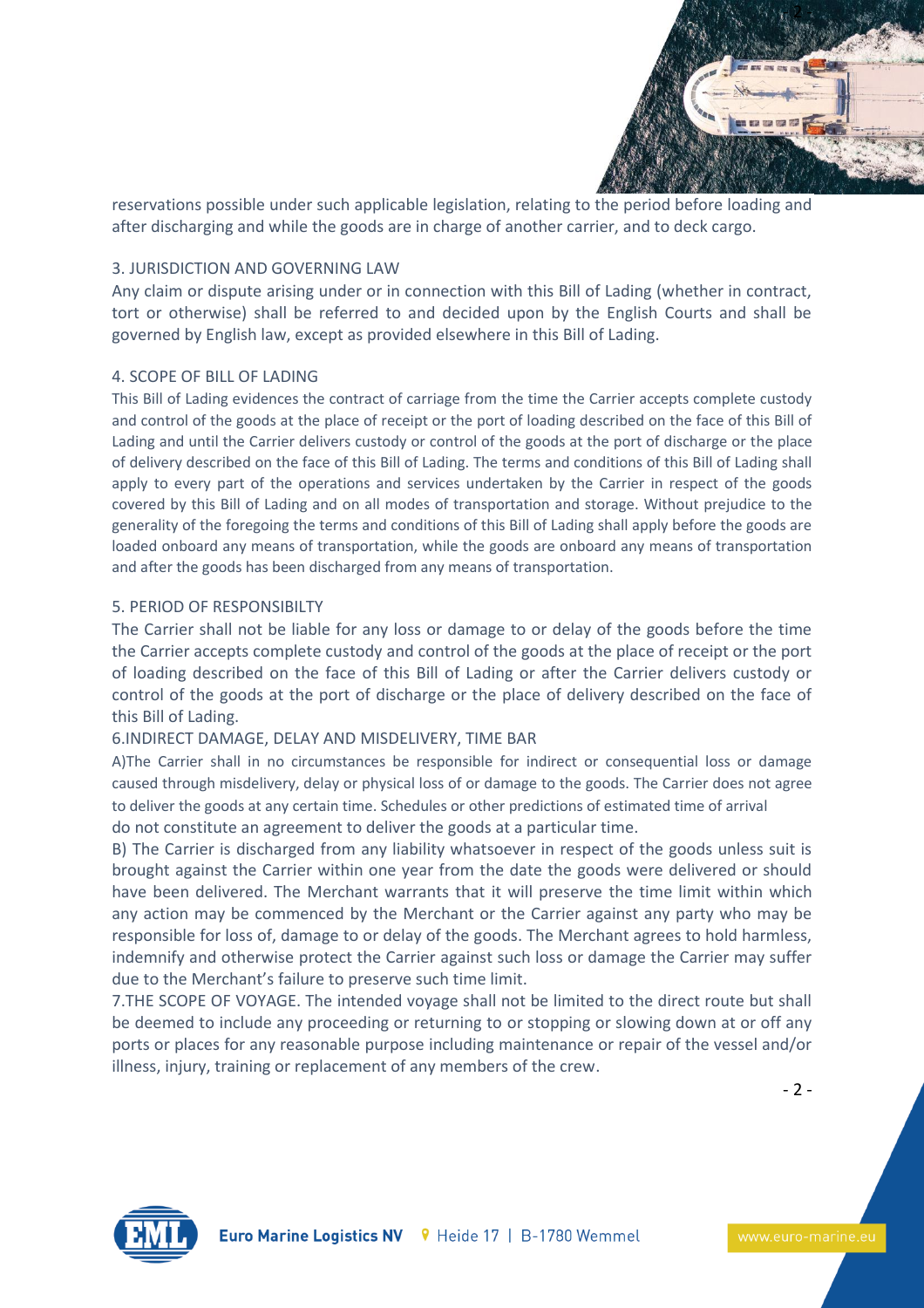

## 8.SUBSTITUTION AND SUB-CONTRACTING

The Carrier shall be at liberty to carry the goods or any part thereof to the port of discharge and/or place of delivery by the said or any other vessel or vessels either belonging to the Carrier or others, or by other means of transport, and to sub-contract the whole or any part of the carriage and its duties in relation to the goods.

#### 9. TRANSHIPMENT

The Carrier shall be at liberty to tranship the goods from vessel to vessel and/or from one mode of transportation to another mode of transportation and to lighter, land and/or store the goods either on shore or afloat and reship and forward the same to the port of discharge and/or the place of delivery.

## 10. LIABILITY FOR PRE- AND ON-CARRIAGE

When the Carrier arranges or undertakes pre-carriage of the goods from a place other than the vessel's port of loading and/or on-carriage of the goods to a place other than the vessel's port of discharge, the pre- and/or on-carriage shall be subject to the terms and conditions of this Bill of Lading, and the law governing this Bill of Lading.

#### 11. OPTIONAL STOWAGE.

A) Goods may be stowed by the Carrier as and when received.

B) Any containers, whether stowed by the Carrier or received by it in a stowed condition from the Merchant, may be carried on or under deck without notice to the Merchant.

#### 12. LIABILITY FOR DECK CARGO.

Deck cargo shall be carried subject to all permissible exceptions under the Hague Rules, the Hague - Visby Rules, US COGSA, Canada Marine Liability Act and/or other rules as may be applicable under Clause 2 and 3. The Carrier shall not be liable for loss of, damage to or delay in delivery of the goods caused by the special risks involved in their carriage on deck.

#### 13. NOTICE OF LOSS OR DAMAGE

Unless notice of loss or damage and the general nature of such loss or damage be given in writing to the Carrier or his agent at the port of discharge (or the place of delivery, whichever is applicable) before or at the time of the removal of the goods into the custody of the person entitled to delivery thereof under the contract of carriage, such removal shall be prima facie evidence of the delivery by the Carrier of the goods as described in this Bill of Lading. If the loss or damage is not apparent, the notice must be given within three days of the delivery. Notice of any loss or damage shall be addressed to the Carrier and the Carrier's agent at the port of discharge (or the place of delivery, whichever is applicable).



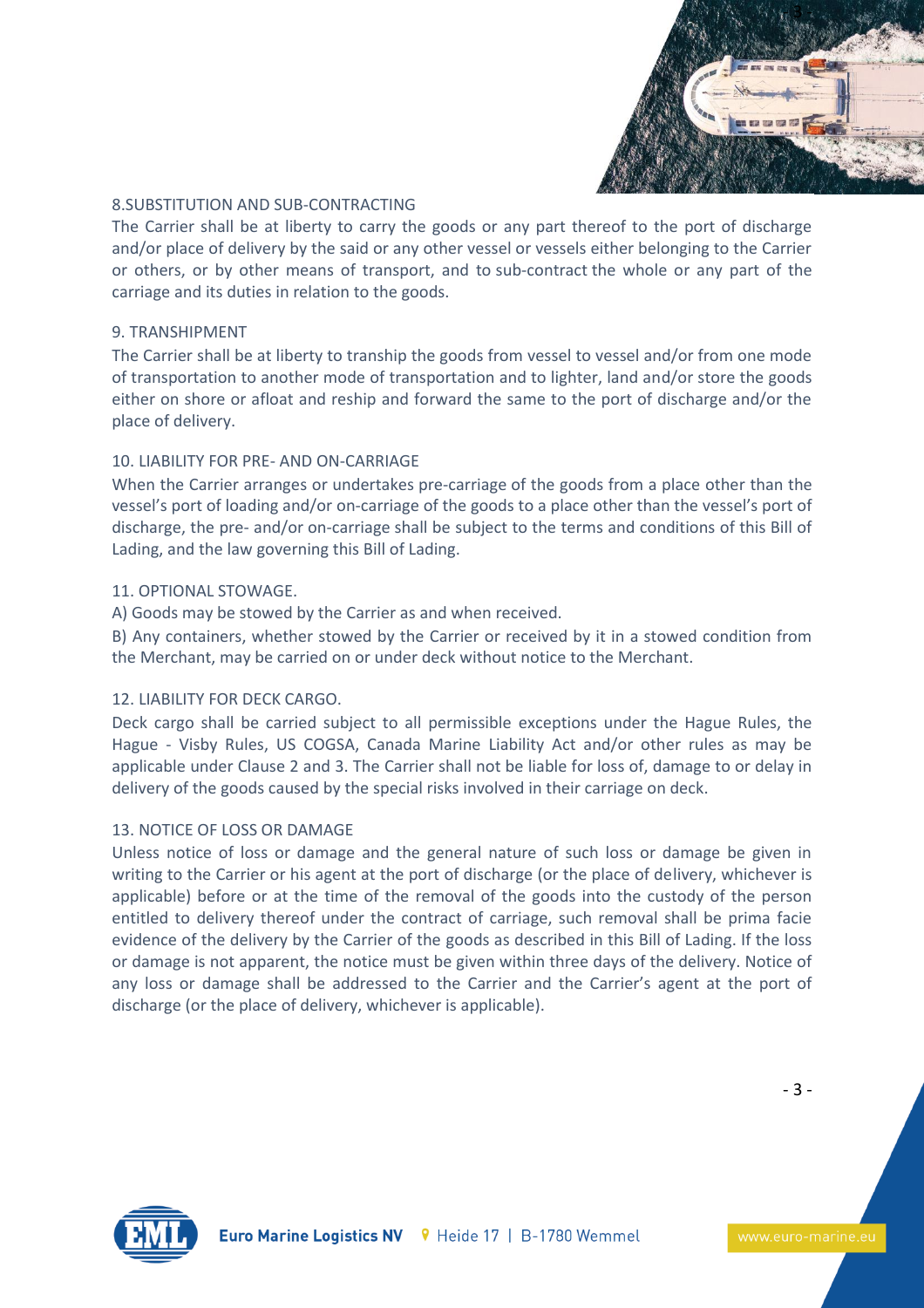

#### 14. UNIT LIMITATION OF RESPONSIBILITY.

One vehicle shall be considered one freight unit (freight has been calculated per vehicle). If goods are shipped in a container, such container shall be considered one unit. Neither the Carrier nor the vessel shall in any event be liable for any loss or damage to or in connection with the transportation of goods in an amount exceeding US\$500 per container or package, or for goods not shipped in packages, per customary freight unit, or the equivalent of that sum in other currency, unless the nature and value of such goods have been declared by the shipper before shipment and inserted in the Bill of Lading. If a higher value than the limitation value is declared by the shipper, an extra freight will be charged. This declaration, if embodied in the Bill of Lading, shall be prima facie evidence, but shall not be conclusive on the Carrier. By agreement between the Carrier, Master or agent of the Carrier and the shipper another maximum amount than that mentioned in the preceding paragraph may be fixed, PROVIDED, that such maximum shall not be less than the figure above named. In no event shall the Carrier be liable for more than the amount of damage actually sustained. Neither the Carrier nor the vessel shall be responsible in any event for loss or damage to or in connection with the transportation of the goods if the nature or value thereof has been knowingly and fraudulently misstated by the shipper in the Bill of Lading.

#### 15. LIABILITY OF SERVANTS, AGENTS AND SUB- CONTRACTORS OF THE CARRIER.

It is hereby expressly agreed that no servant, agent or sub-contractor of the Carrier, shall in any circumstances whatsoever be under any liability whatsoever to the Merchant under the contract of carriage evidenced by this Bill of Lading for any loss, damage or delay of whatsoever kind arising or resulting directly or indirectly from any act, neglect or default on his or their part while acting in the course of or in connection with his or their employment.

The Merchant undertakes that no claim shall be made against any servant, agent or sub contractor of the Carrier and, if any claim should nevertheless be made, to indemnify the Carrier against all consequences thereof

16. HIMALAYA CLAUSE. DEFENCES AND LIMITS OF LIABILITY FOR THE CARRIER, SERVANTS, AGENTS AND SUB-CONTRACTORS OF THE CARRIER Without prejudice to the generality of the provisions of the foregoing clause, every exemption, limitation, condition and liberty herein contained and every right, exemption from liability, defense and immunity of whatsoever nature applicable to the Carrier or to which the Carrier is entitled shall also be available and shall extend to protect every such servant, agent or sub-contractor of the Carrier acting as aforesaid. For the purpose of the foregoing

provision of this clause the Carrier is or shall be deemed to be acting as agent or trustee on behalf of and for the benefit of all persons who are or might be his servants, agents or subcontractors from time to time and all such persons shall to this extent be or be deemed to be parties to the contract evidenced by this Bill of Lading.

The terms «agent», «servant» and «sub-contractor» shall in this Bill of Lading include independent agents, servants and sub-contractors and shall include agents, servants and subcontractors employed both directly and indirectly by the Carrier and shall also include the agent, servant or subcontractor's own sub-agents and sub-contractors. It is hereby expressly agreed

- 4 -

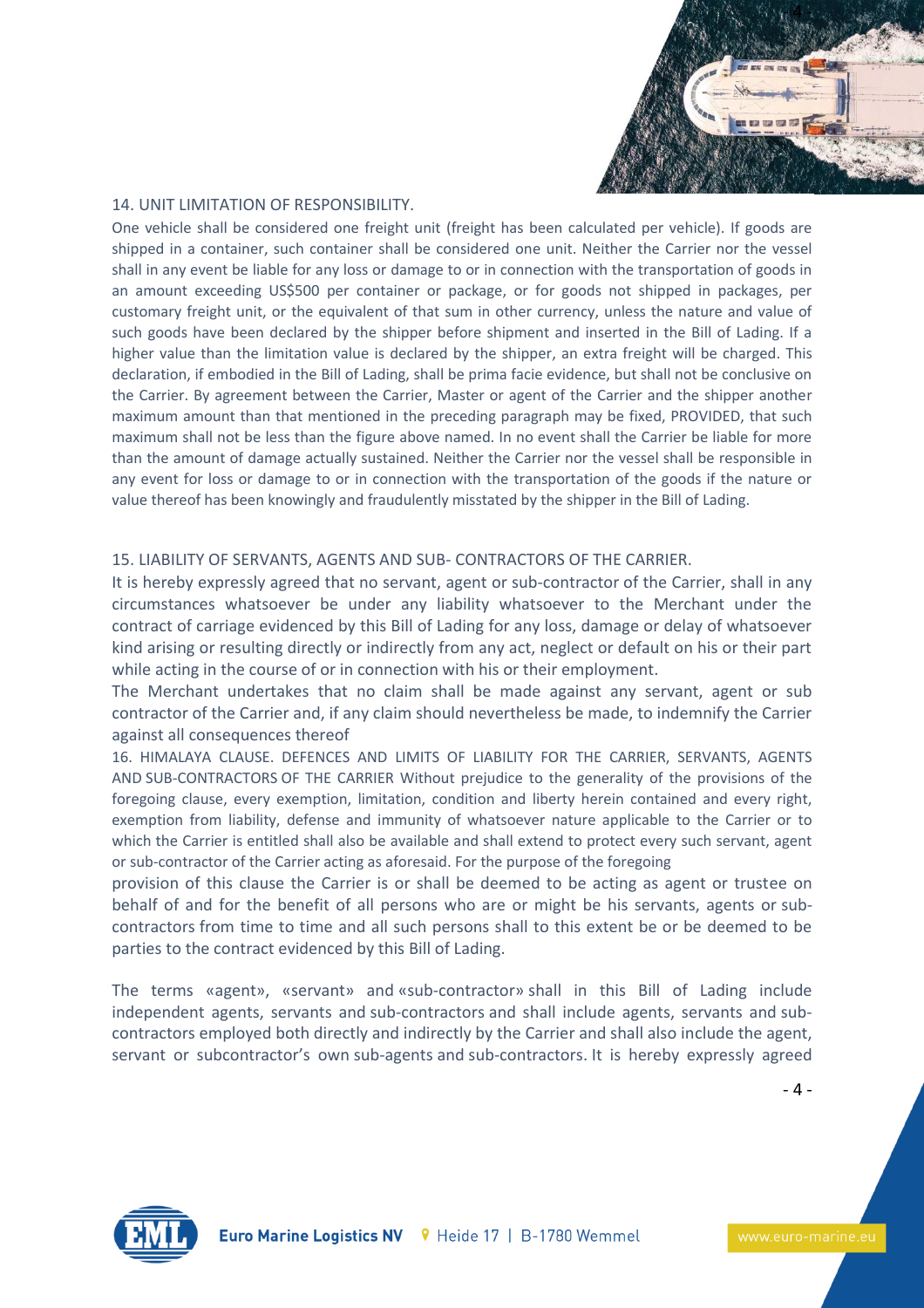

that vessel owner (in case vessel not owned by Carrier), bareboat charterers (in case vessel not bareboat chartered by Carrier), technical and commercial managers, employment agencies, Master and crew that performs any of the Carrier's obligations under this Bill of Lading shall be regarded as sub-contractors of the Carrier.

### 17. GOVERNMENT DIRECTIONS, WAR, EPIDEMICS, ICE, STRIKES, ETC.

A)The Master and the Carrier shall have liberty to comply with any order or directions or recommendations in connection with the transport under this contract given by any Government or Authority, or anybody acting or purporting to act on behalf of such Government or Authority, or having under the terms of the insurance on the vessel the right to give such orders or directions or recommendations.

B)Should it appear that the performance of the transport would expose the vessel or any goods onboard to the risk of seizure, loss, damage or delay, resulting from war, war like operations, blockade, riots, civil commotions, piracy, acts of terrorism or any similar or related risks, or any person onboard to the risk of loss of life or freedom, or that any such risk has increased, the Master may discharge the goods at the port of loading or any other safe and convenient port.

C)Should it appear that epidemics, quarantine, ice, labor troubles, labor obstructions, strikes, lockouts, any of which onboard or on shore, or difficulties in loading or discharging would prevent the vessel from leaving the port of loading or reaching or entering the port of discharge or there discharging in the usual manner and leaving again, all of which safely and without delay, the Master may discharge the goods at the port of loading or any other safe and convenient port.

D)The discharge under the provisions of this clause of any goods shall be deemed due fulfillment of the contract of carriage. If in connection with the exercise of any liberty under this clause any extra expenses are incurred, they shall be paid by the Merchant in addition to the freight, together with return freight if any and a reasonable compensation for any extra services rendered to the goods.

E)If, in the sole opinion of the Master and/or Carrier, any situation referred to in this clause may be anticipated, or if for any such reason the vessel cannot safely and without delay reach or enter the loading port or must undergo repairs, the Carrier may cancel the contract before the Bill of Lading is issued.

F)If it should appear, before or after this Bill of Lading is issued, that performance of the carriage would expose the vessel, her Master and crew and/or any goods onboard to any such risk as mentioned in (B) above, or that any such risk has increased, the Carrier may take out war risk insurance. If war risk insurance is taken out, the Merchant shall reimburse the Carrier for the insurance premium in proportion to the freight payable by the Merchant under this Bill of Lading compared with the total freight payable under the bills of lading relating to all the goods carried onboard the vessel on the relevant voyage, and the Carrier shall within reasonable time inform the Merchant of the amount payable by the Merchant under this sub-clause.

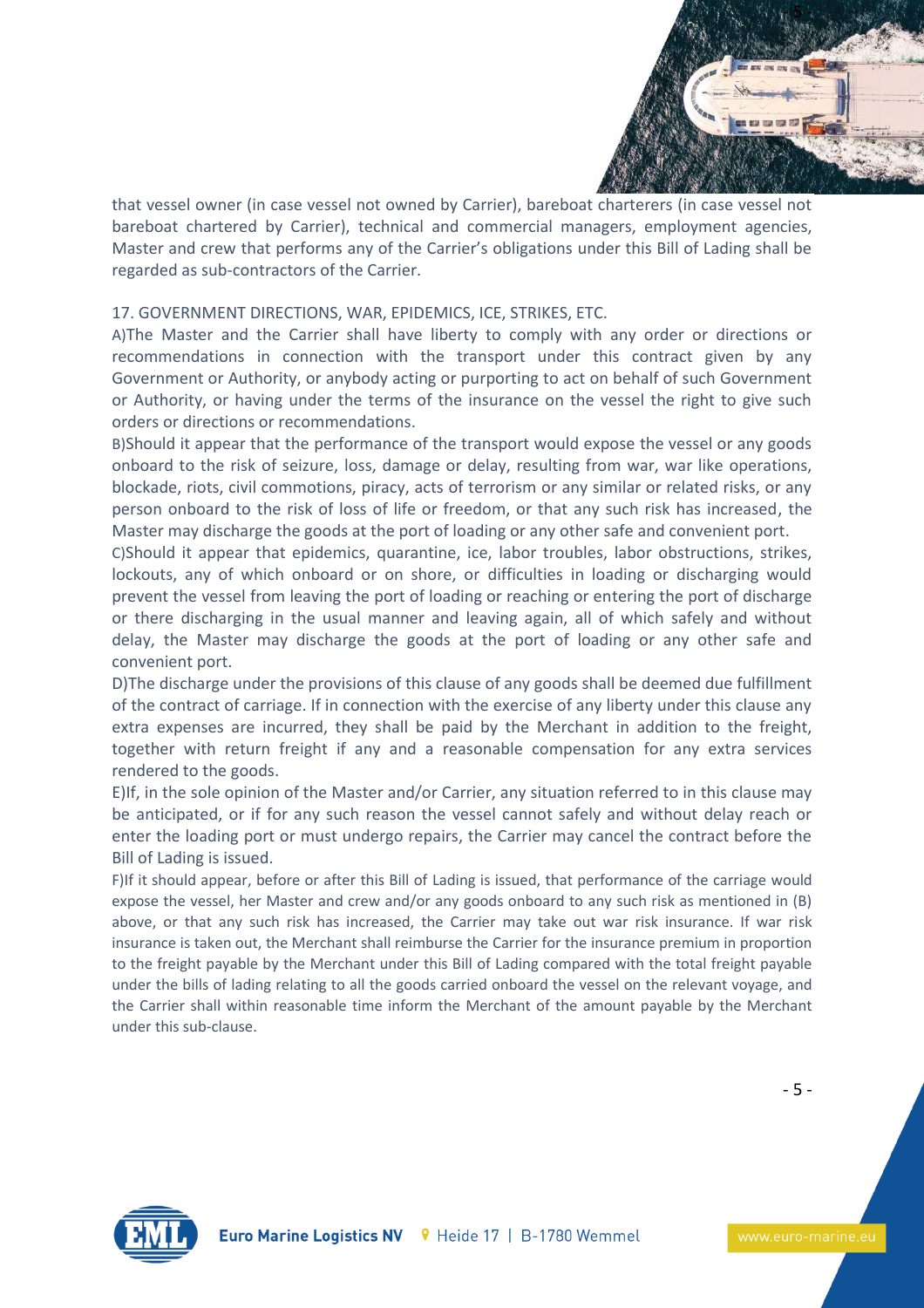

#### 18. LOADING, DISCHARGING AND STORING.

Loading, discharging and delivery of the goods shall be arranged by the Carrier's agent, unless otherwise agreed. Storing and delivery shall be for the Merchant's account. Loading and discharging may commence without previous notice. The Merchant or his assign shall tender the goods when the vessel is ready to load and as fast as the vessel can receive and – if required by the Carrier – also outside ordinary working hours notwithstanding any custom of the port. Otherwise the Carrier shall be relieved of any obligation to load such goods and the vessel may leave the port without further notice and deadfreight is to be paid in addition to any damages payable by the Merchant.

Deadfreight shall amount to the difference between the freight earned if the vessel had loaded the quantity booked and the freight actually earned. The Merchant or his assign shall take delivery of the goods and continue to receive the goods as fast as the vessel can deliver and – if required by the Carrier – also outside ordinary working hours notwithstanding any custom of the port. Otherwise the Carrier shall be at liberty to discharge the goods and any discharge to be deemed a true fulfillment of the contract. If the goods are not applied for within a reasonable time, the Carrier may sell the same privately or by auction. The Merchant shall bear all overtime charges in connection with tendering and taking delivery of the goods as above. The Merchant shall be under the obligation to take delivery of damaged goods and shall accept his reasonable proportion of unidentified loose goods.

19.LIGHTERAGE. Any lightering in or off ports of loading or ports of discharge to be for the account of the Merchant.

## 20.FREIGHT AND CHARGES.

A)Prepayable freight, whether actually paid or not, shall be considered as fully earned upon loading whether the goods are lost, damaged and/or delayed or not and non-returnable in any event. The Carrier's claim for any charges under this contract shall be considered definitely payable in like manner as soon as the charges have been incurred. Interest at 10 per cent shall run from the date when freight and charges are due. Freight and charges shall be due from the Merchant and the Merchant's principals.

B)The Merchant shall be liable for expenses of fumigation and of gathering and sorting loose goods and of weighing onboard and expenses incurred in repairing damage to and replacing of packing due to expected causes and for all expenses caused by extra handling of the goods for the aforementioned reasons.

C)Any dues, duties, taxes and charges which under any denomination may be levied on any basis such as amount of freight, weight of goods or tonnage of the vessel shall be paid by the Merchant. If paid by the Carrier, any such charge shall be refunded by the Merchant.

D)The Merchant shall be liable for all charges, fines and/or losses which the Carrier, vessel or goods may levy or incur throughnon-observance of Custom House and/or import or export regulations.

E)The Carrier is entitled in case of incorrect declaration of content, weights, measurements or value of the goods to claim double the amount of freight which would have been due if such declaration had been correctly given. For the purpose of ascertaining the actual facts, the Carrier reserves the right to obtain

- 6 -

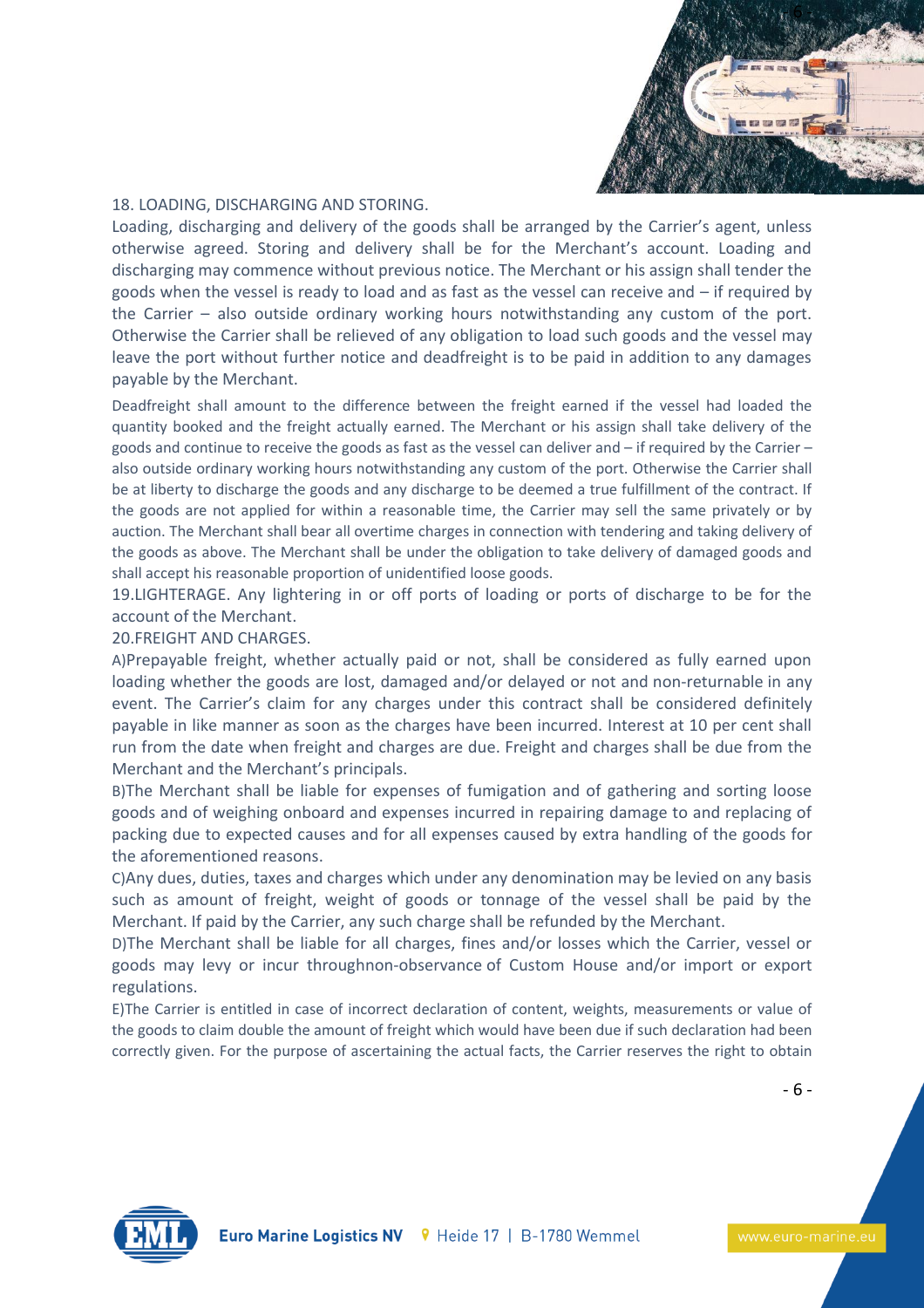

from the Merchant the original invoice and to have the contents inspected and the weight measurement or value verified.

F)Full freight shall be paid on damaged or unsound goods.

G)Goods once shipped cannot be taken back except upon Carrier's consent and payment of full freight and any extra expenses.

H)If the currency in which freight and charges are quoted is devalued between the date of freight agreement and the date of actual payment, then the amount payable shall be increased in proportion.

## 21. LIEN.

The Carrier shall have a lien on the goods and shipping documents for any amount due under this or any previous contract between the Merchant and Carrier as well as cost of recovering same and shall be entitled to sell the goods privately or by auction to cover any claims. The Carrier's lien shall continue notwithstanding delivery of the goods.

#### 22. GENERAL AVERAGE.

General Average shall be settled according to York - Antwerp Rules of 1994 and be adjusted at any port or place by one or more General Average adjuster(s) in the Carrier's choice. The Merchant shall contribute and/or receive contributions in General Average for all goods shipped under this Bill of Lading. The Merchant shall be personally liable in respect of contribution whether or not average bond or other security has been demanded. Such security including a cash deposit as the Carrier may deem sufficient to cover the estimated contribution of the goods and any salvage and special charges thereon, shall, if required, be submitted to the Carrier prior to delivery of the goods.

# 23. GENERAL AVERAGE – BELGIUM'S COMMERCIAL CODE.

The Merchant by accepting this Bill of Lading expressly waives and renounces Part II Article 148 of the Belgium Commercial Code and agrees that damage to and expenses and sacrifices incurred by the vessel, even if caused by the inherent vice or unseaworthiness of the vessel, or by fault or neglect of the Master or Crew, shall be considered as matters of General Average and shall be contributed to by Merchant accordingly.

# 24. NEW JASON CLAUSE AND BOTH TO BLAME COLLISION CLAUSE.

New Jason Clause and Both to Blame Collision Clause as adopted by the Baltic and International Maritime Conference are hereby incorporated herein and shall remain in effect even if unenforceable in the United States of America.